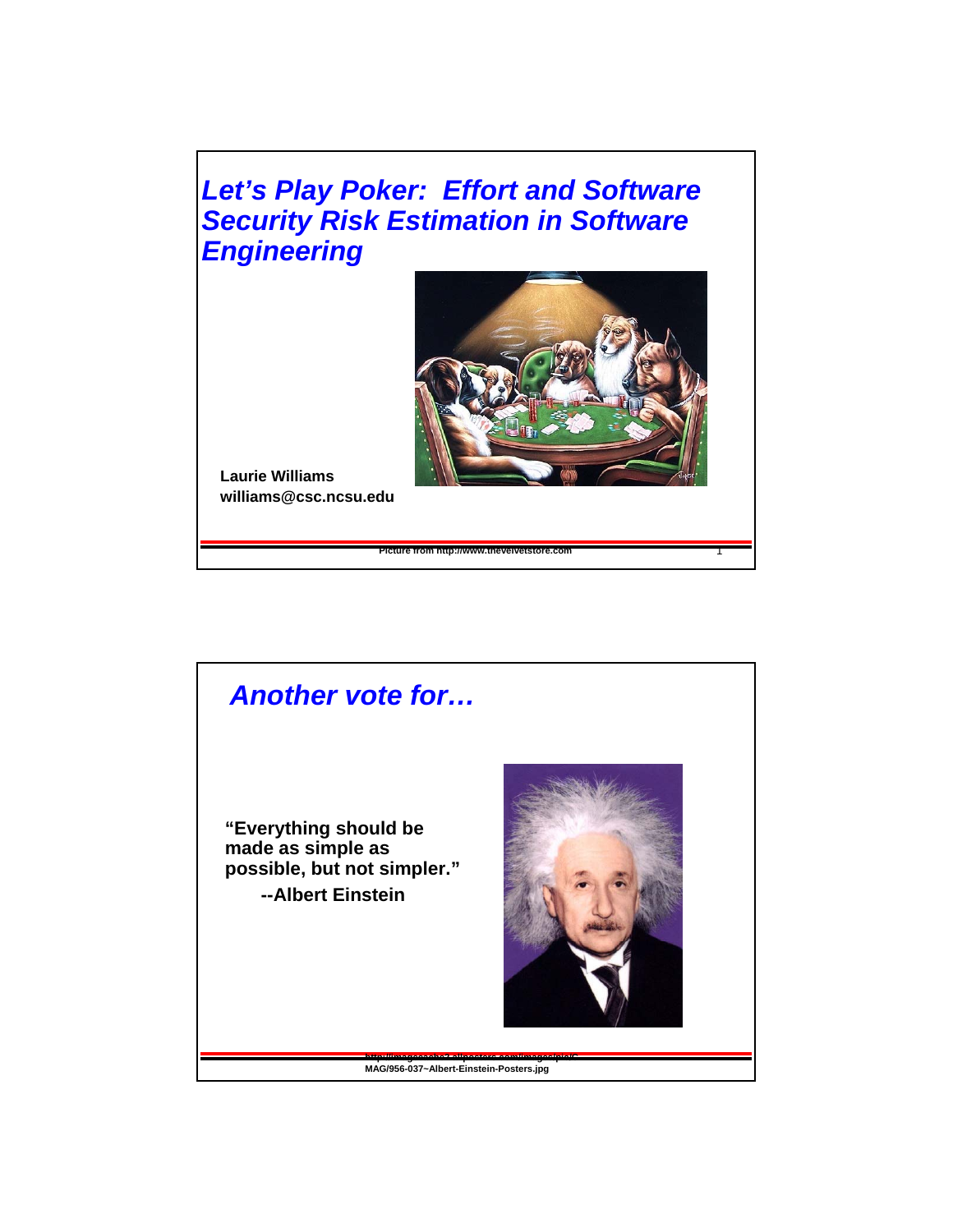

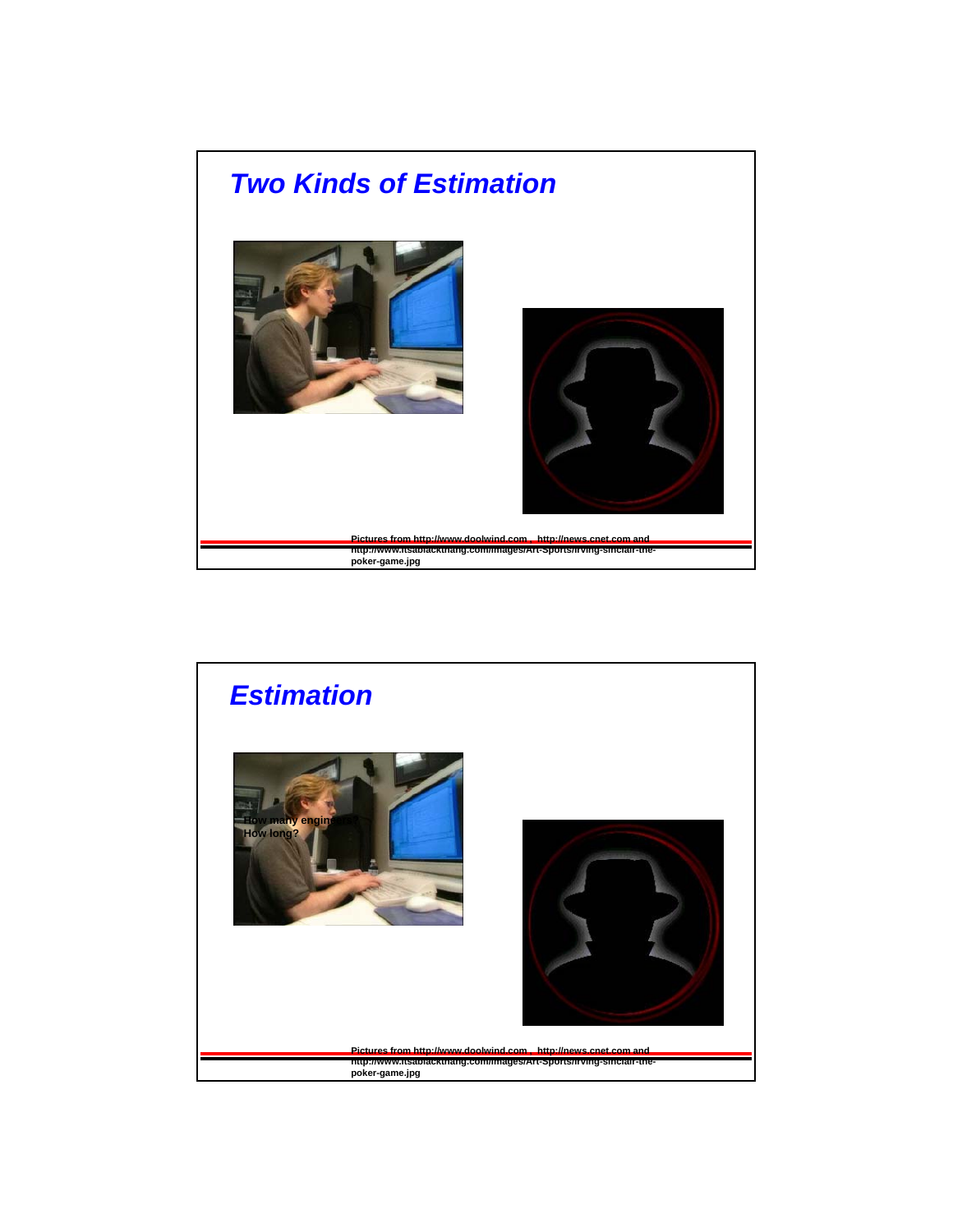

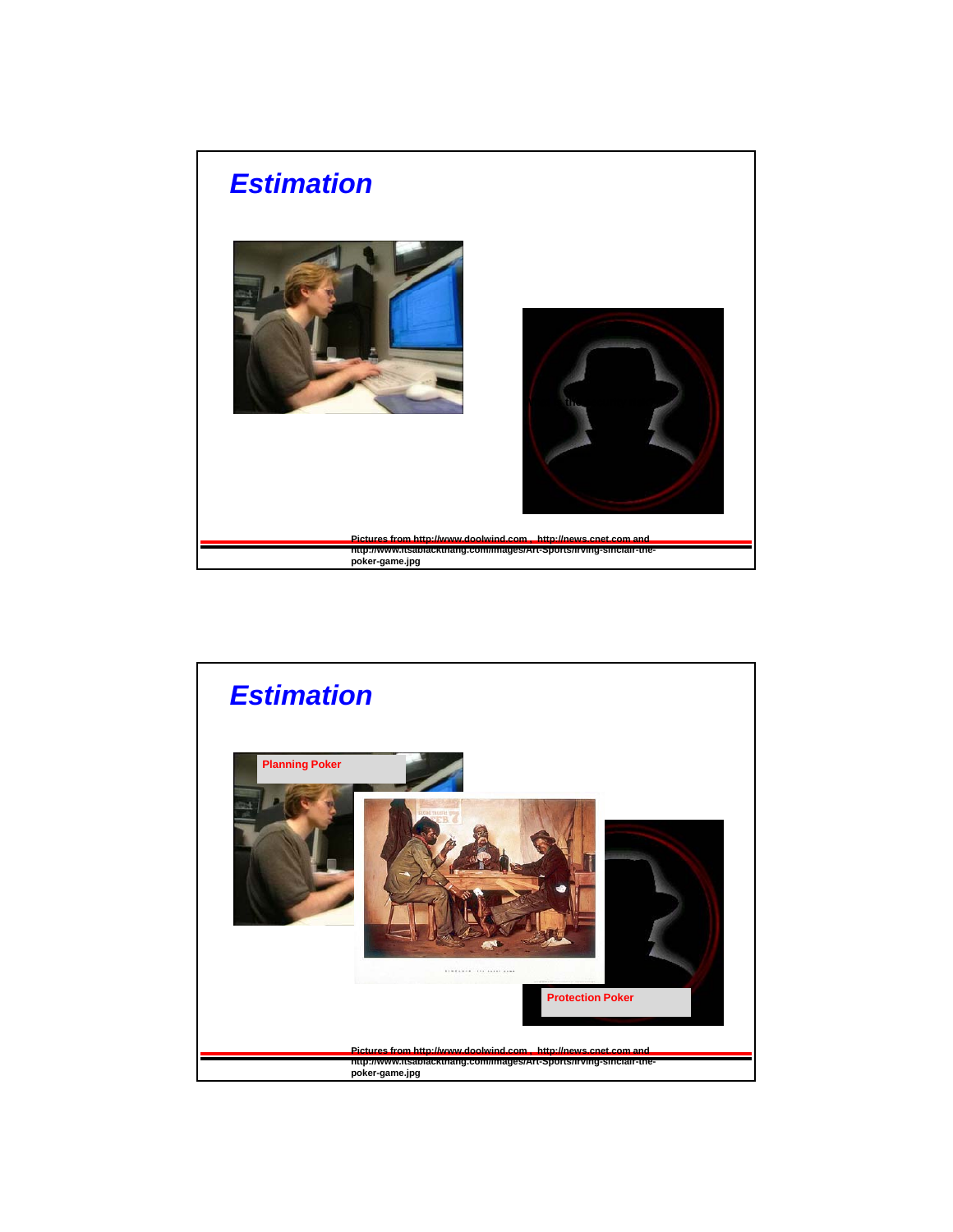

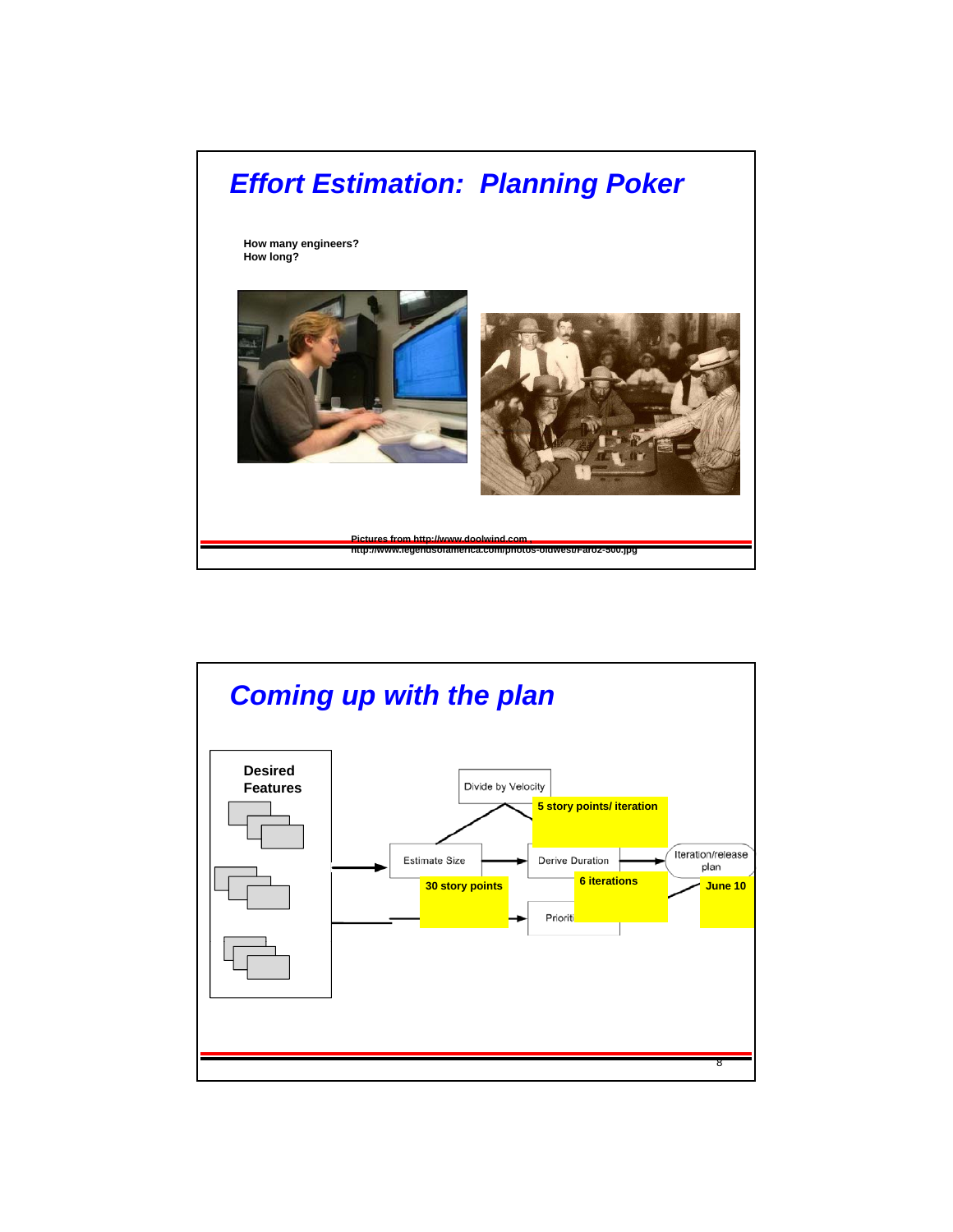

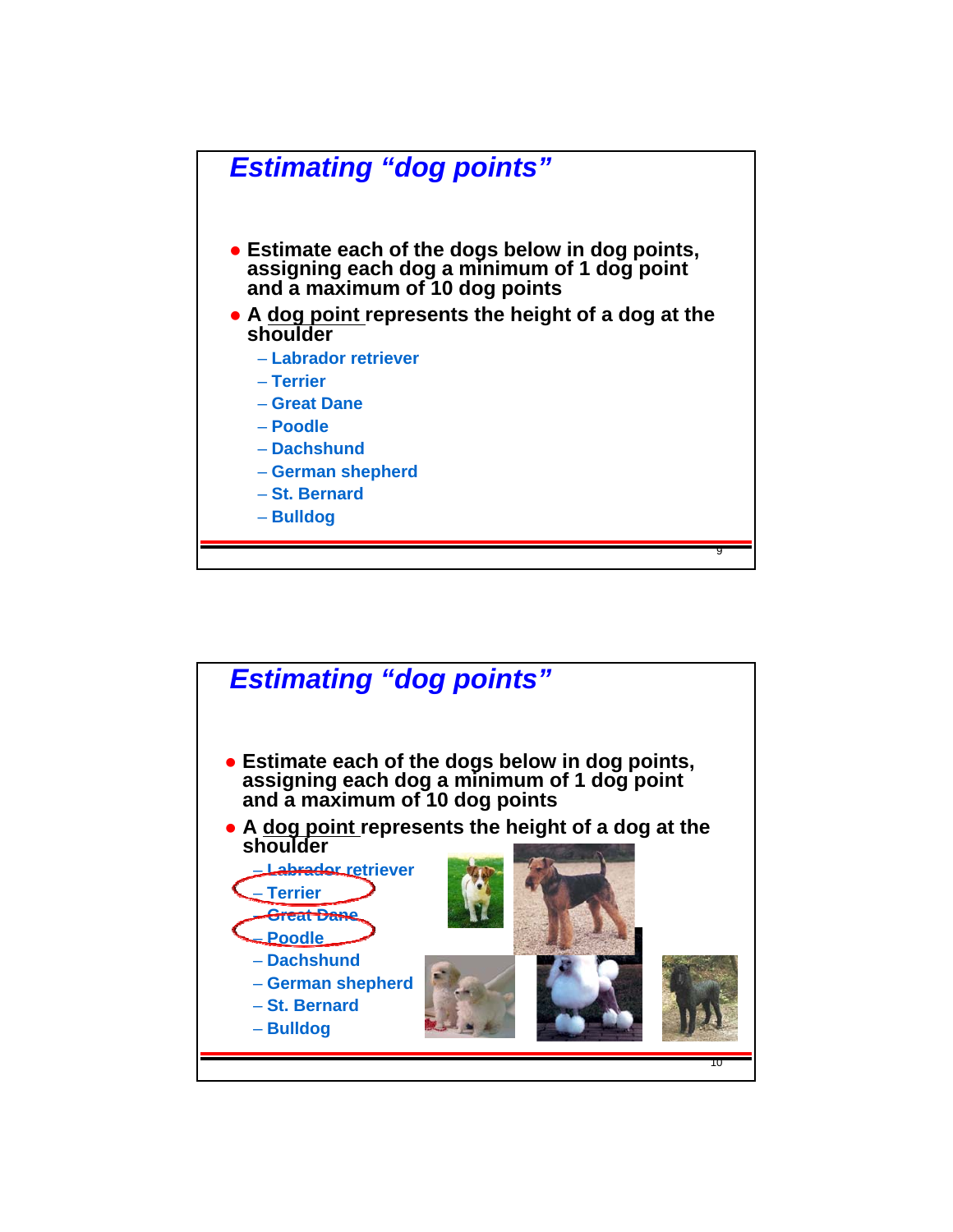

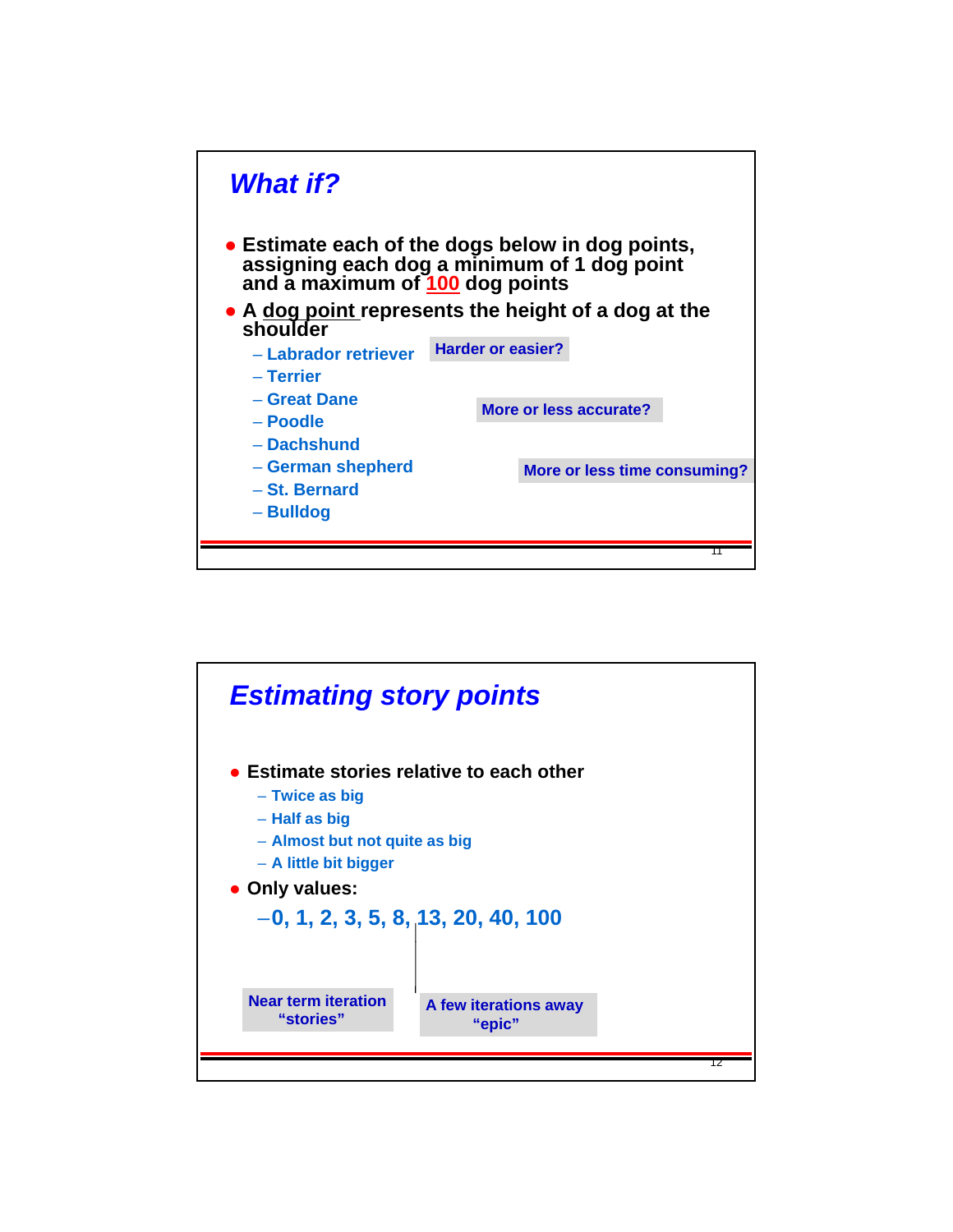

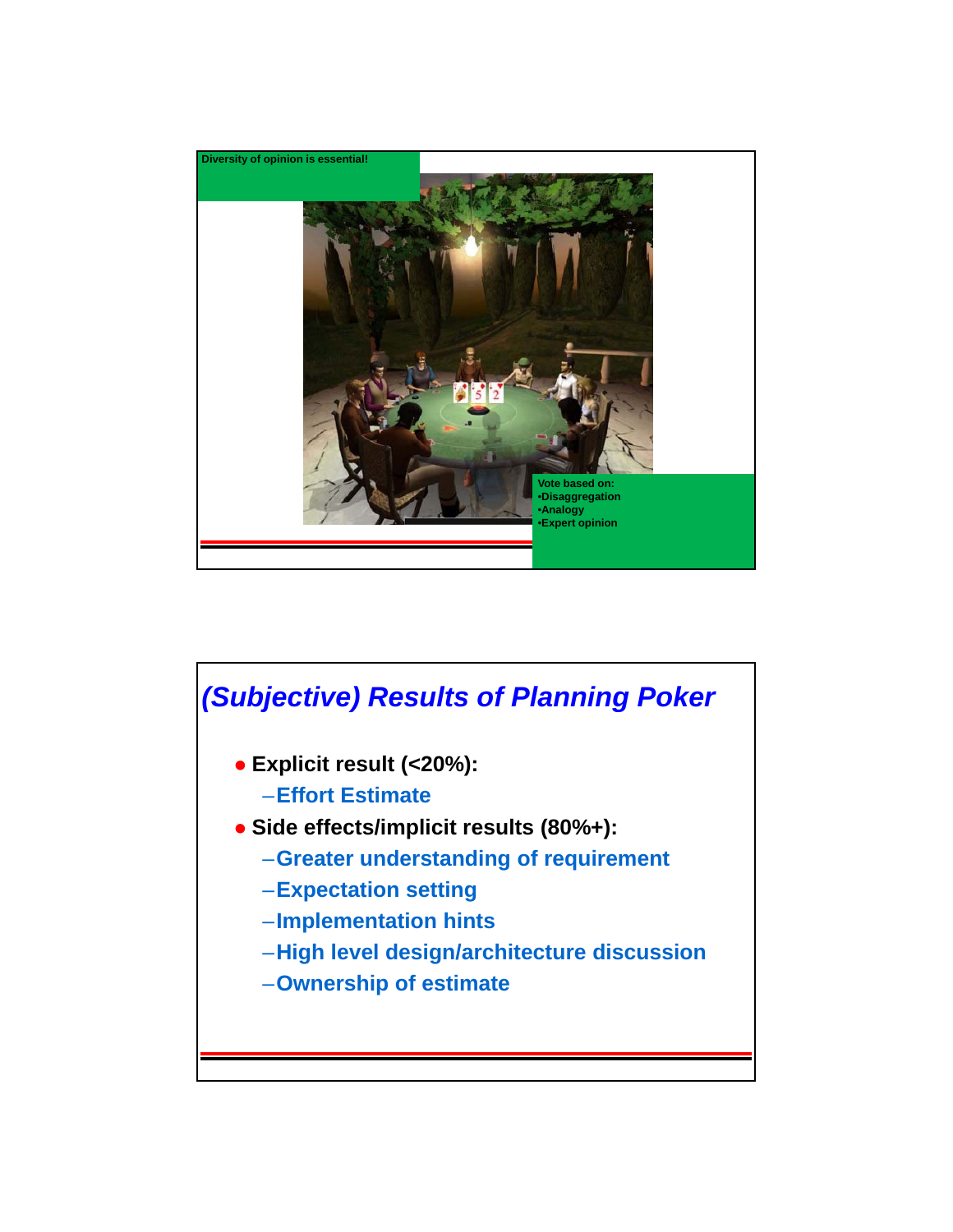

# *Software Security Risk Assessment via Protection Poker*

|       |                | Ease                   |                         |  |
|-------|----------------|------------------------|-------------------------|--|
|       |                | Difficult to Exploit   | Easy to Exploit         |  |
| Value | Low<br>Impact  | <b>Lowest Priority</b> |                         |  |
|       | High<br>Impact |                        | <b>Highest Priority</b> |  |
|       |                |                        |                         |  |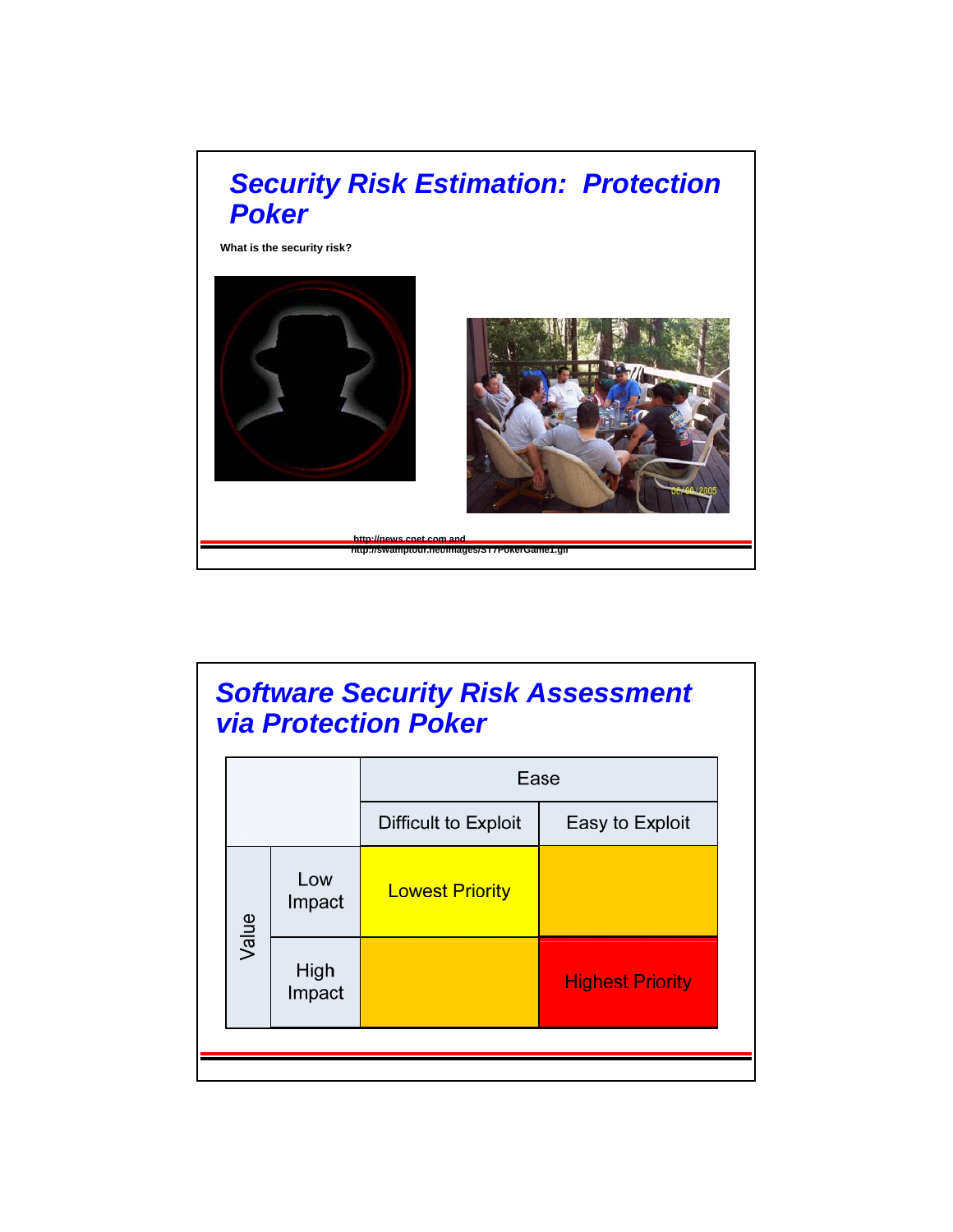

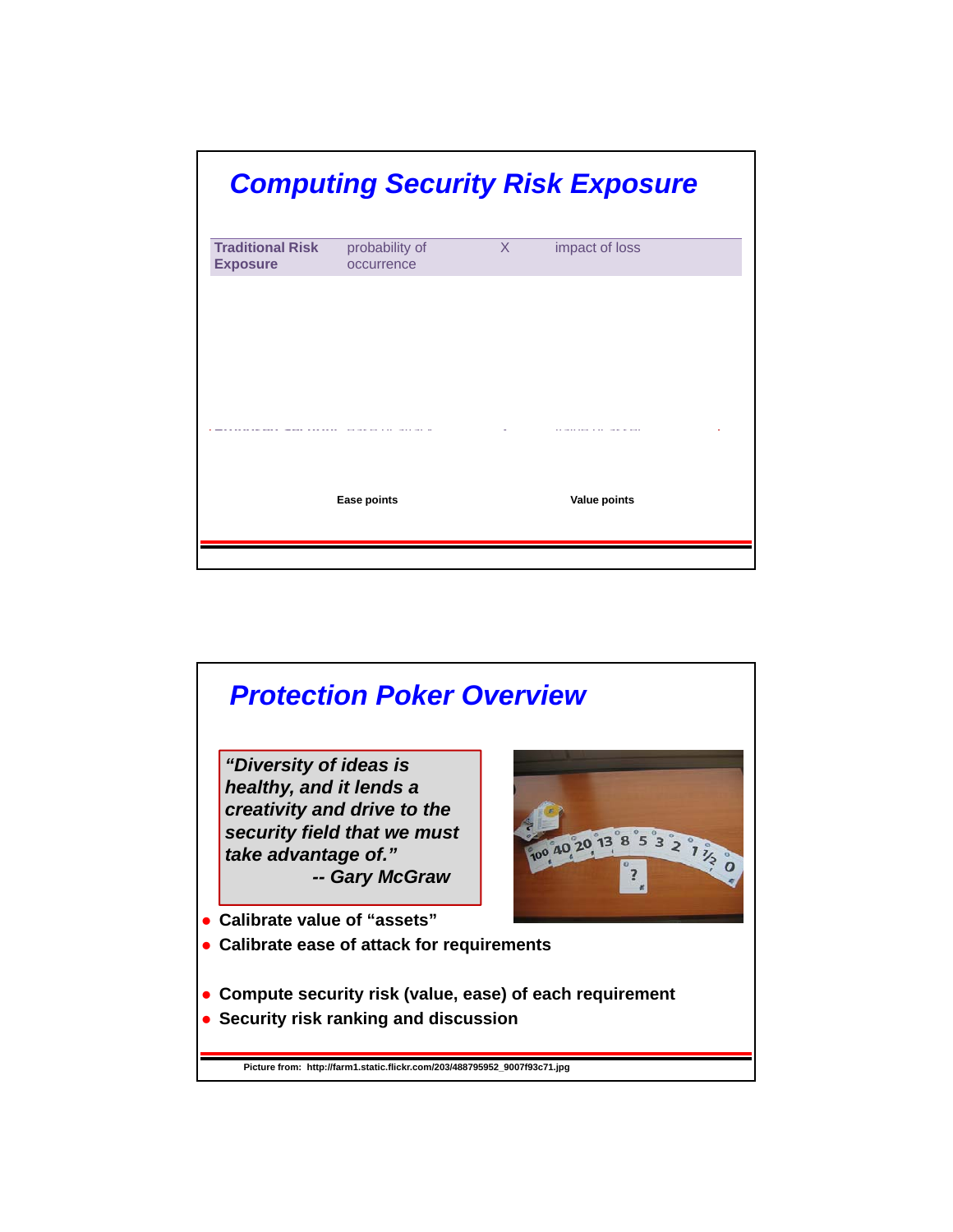

| <b>Memory Jogger</b>                                                                                                                                       |                                                                                                                                                                                                                                                                                                                                                                                                                                                                                                                            |                       |  |  |
|------------------------------------------------------------------------------------------------------------------------------------------------------------|----------------------------------------------------------------------------------------------------------------------------------------------------------------------------------------------------------------------------------------------------------------------------------------------------------------------------------------------------------------------------------------------------------------------------------------------------------------------------------------------------------------------------|-----------------------|--|--|
|                                                                                                                                                            | <b>Value Points</b>                                                                                                                                                                                                                                                                                                                                                                                                                                                                                                        |                       |  |  |
|                                                                                                                                                            | $12355813131201040100$                                                                                                                                                                                                                                                                                                                                                                                                                                                                                                     |                       |  |  |
| <b>Tow Value</b>                                                                                                                                           | <b>High Value</b>                                                                                                                                                                                                                                                                                                                                                                                                                                                                                                          |                       |  |  |
| Consider the value of the "asset" wh<br>likewise.                                                                                                          | <b>Fase Points</b>                                                                                                                                                                                                                                                                                                                                                                                                                                                                                                         |                       |  |  |
| Valuable to whom?<br>The Company running the software<br>o How critical is the process o<br>$\circ$ How critical is the data in the<br>Can the data be red | $1 \ldots 2 \ldots 3 \ldots 5 \ldots 8 \ldots 13 \ldots 13 \ldots 10 \ldots 20 \ldots 10 \ldots 40 \ldots 4 \ldots 10 \ldots 100$<br><b>Hard to Attack</b>                                                                                                                                                                                                                                                                                                                                                                 | <b>Easy to Attack</b> |  |  |
| How harmful to the<br>The Attacker:<br>o Who would benefit from at<br>o What can be done with the                                                          | Consider the following as some criteria for the candidates for hardest to attack:<br>Story does not create any new pages or user input fields.<br>Story reduces the current number of pages or user input fields.<br>Exceptions are all handled properly to prevent information leakage.                                                                                                                                                                                                                                   |                       |  |  |
| o How much can damage can<br>o What is the impact of a<br>attacker's business (e.g. wo                                                                     | Consider the following as some criteria for the candidates to easiest to attack:<br>Story adds new pages.<br>Story adds new user input fields<br>٠<br>Story has few (or one) role(s) with significant read, write, update authority.<br>Story requires a significant change in access control (permissions).<br>Story provides default usernames and passwords when the product is shipped.<br>Story does not enforce strong passwords.<br>Story does not have any logging or logging does not identify the specific user. |                       |  |  |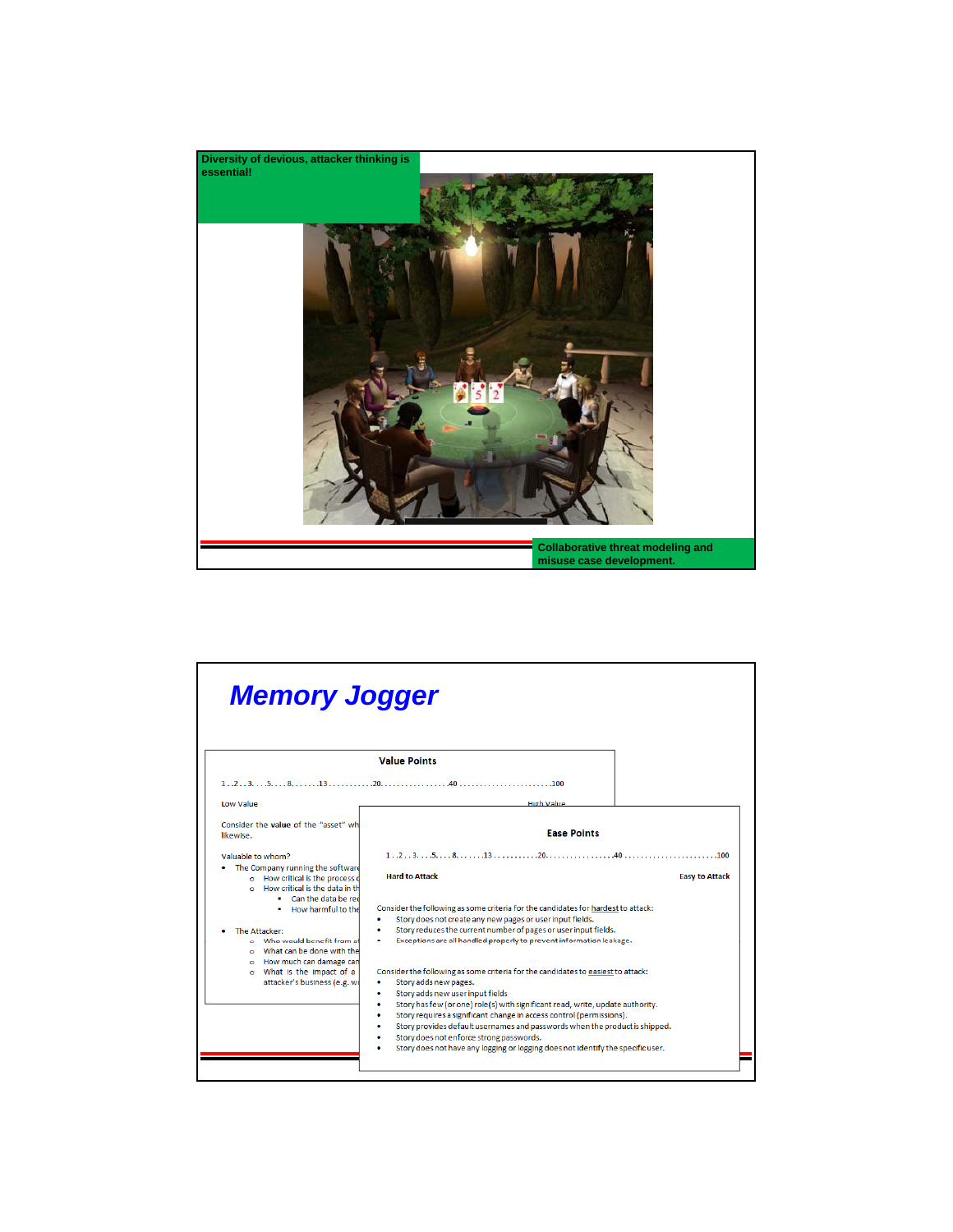| <b>Security Risk Assessment</b> |                       |                          |  |                      |                |  |  |  |
|---------------------------------|-----------------------|--------------------------|--|----------------------|----------------|--|--|--|
| Requirement                     | Ease<br><b>Points</b> | Value Points             |  | <b>Security Risk</b> | <b>Ranking</b> |  |  |  |
| Reg 1                           |                       | 100                      |  | 100                  | 3              |  |  |  |
| Req 2                           | 5                     |                          |  | 5                    | 6              |  |  |  |
| Reg 3                           | 5                     |                          |  | 5                    | 6              |  |  |  |
| Reg 4                           | 20                    | 5                        |  | 100                  | 3              |  |  |  |
| Reg 5                           | 13                    | 13                       |  | 169                  | $\overline{2}$ |  |  |  |
| Reg 6                           | 4                     | 40                       |  | 40                   | 5              |  |  |  |
| Reg 7                           | 40                    | 60                       |  | 2400                 |                |  |  |  |
|                                 | one 20 and one 40)    | Sum of asset value (e.g. |  |                      |                |  |  |  |

## *Protection Poker High Level Overview*

- **1 Calibrate value of database tables**
- **2 Calibrate ease of attack for requirements**
- **3 Compute security risk of requirements**
- **4 Security risk ranking and discussion**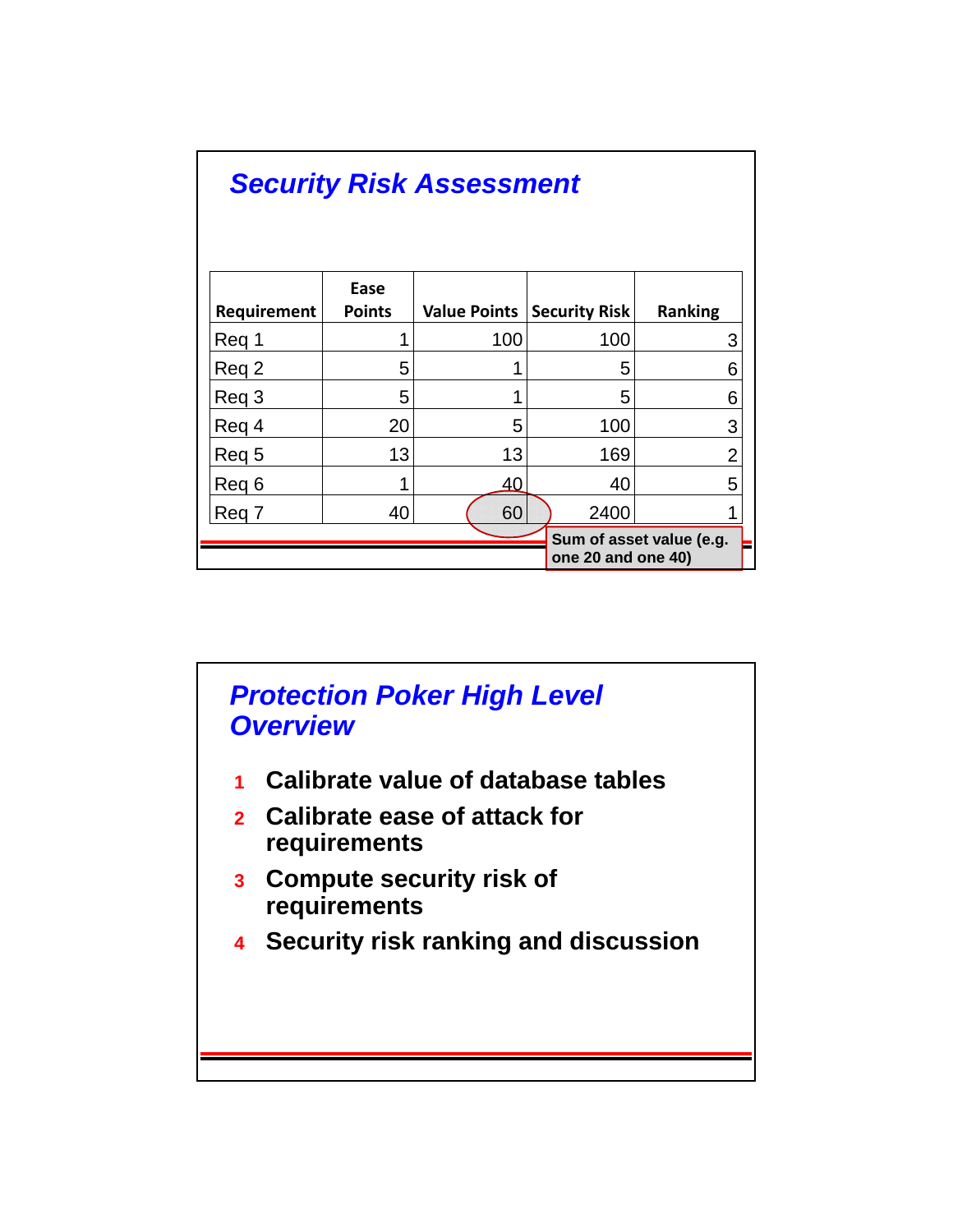| <b>Trust</b>          |                 |                                                   |                                                                            |                         | Please login to continue. |
|-----------------------|-----------------|---------------------------------------------------|----------------------------------------------------------------------------|-------------------------|---------------------------|
| Home - Privacy Policy |                 |                                                   | <b>iTrust Login</b>                                                        |                         |                           |
|                       |                 | MID:<br>Password:                                 | Patient 1 Patient 2 HCP UAP Admin Tester<br>Login<br><b>Reset Password</b> |                         |                           |
|                       | Reset Demo Data | <b>Transaction Log</b><br>iTrust v6 for Fall 2008 | Display Database                                                           | <b>Show Fake Emails</b> |                           |
|                       |                 |                                                   |                                                                            |                         |                           |
|                       |                 |                                                   |                                                                            |                         |                           |
|                       |                 |                                                   |                                                                            |                         |                           |

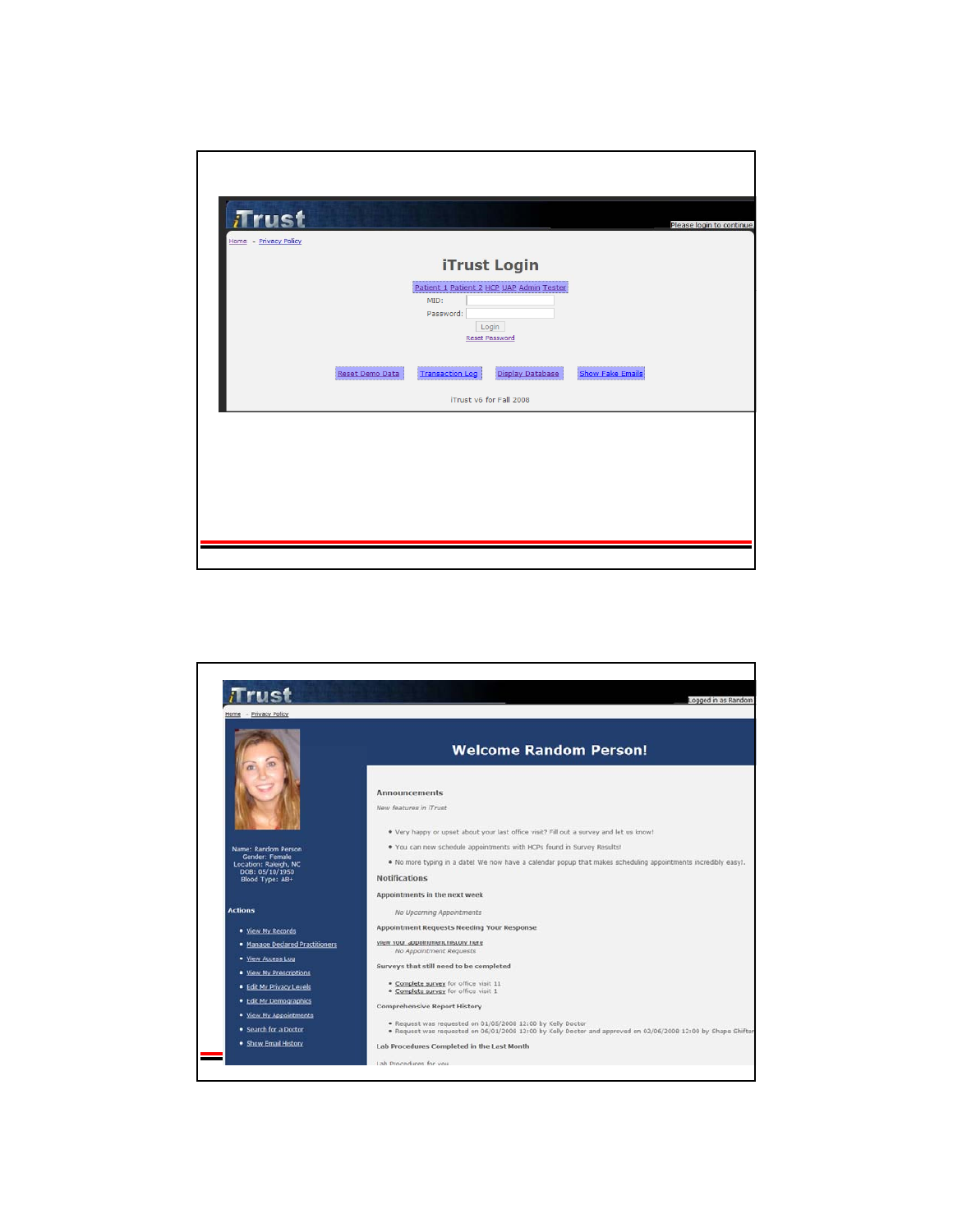

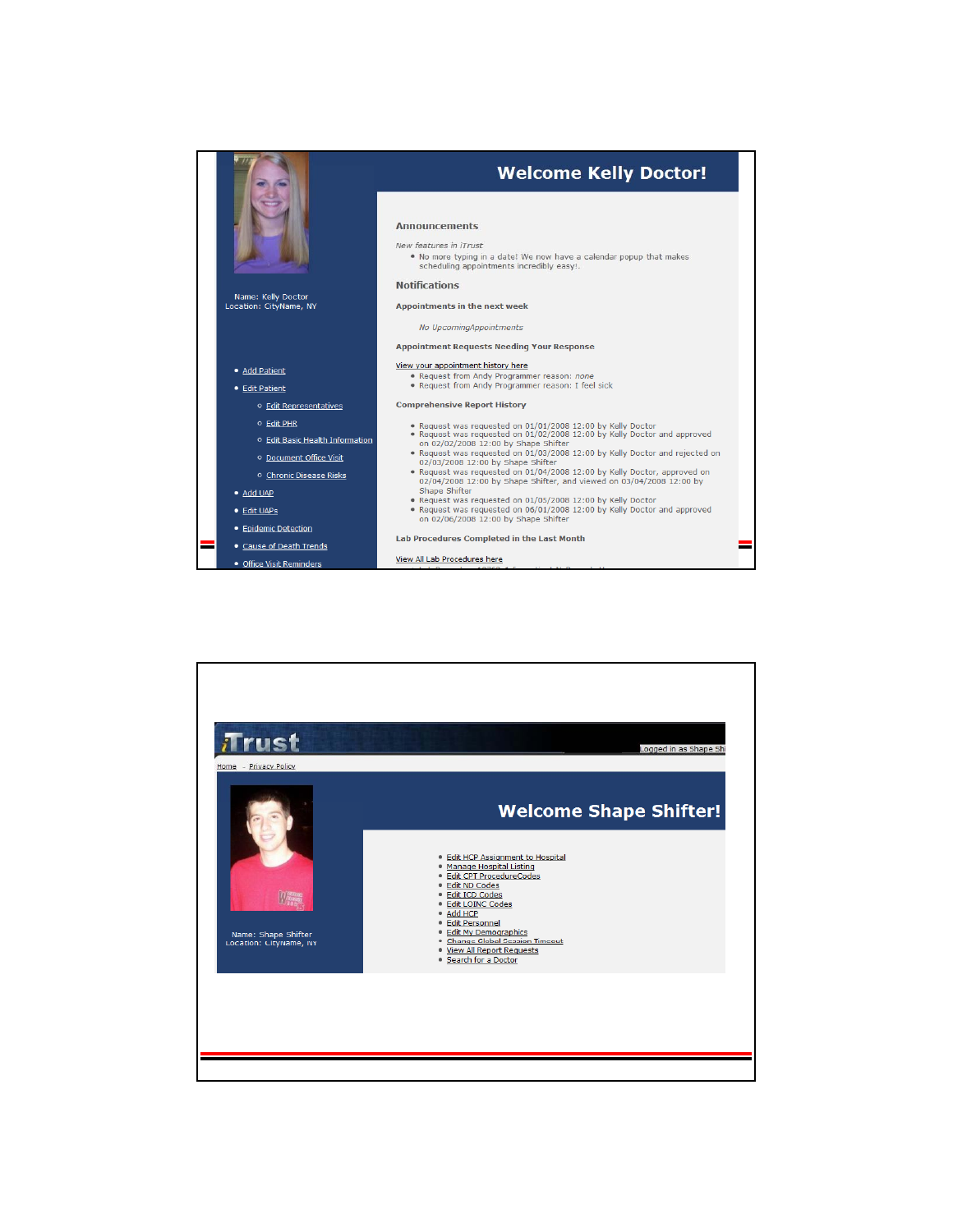### *Req 1: Emergency Responder*

**Currently the only roles in iTrust are licensed health care professional, unlicensed health care professional (a.k.a**  secretarial support), administrator and patient. The need for **another role has arisen: emergency responder (ER). An emergency responder is defined as follows: police, fire, emergency medical technicians (EMTs), and other medically trained emergency responders who provide care while at, or in transport from, the site of an emergency. The only capability provided to an ER is access to an emergency report for a patient which provides basic but important information such as:** allergies, blood type, recent short-term diagnoses, long **term, chronic illness diagnoses, prescription history, and immunization history. The patient is sent an email to notify them of the viewing of their records by an emergency responder.**

# *Req 2: Find qualified LHCP*

**A patient has just been diagnosed with a condition and wants to find the licensed health care professionals (LHCPs) in the area who have handled that condition. The patient chooses 'My Diagnoses" and is presented with a listing of all their own diagnoses, sorted by diagnosis date (more recent first). The patient can select a diagnosis and will be presented with the LHCPs in the patient's living area (based upon the first three numbers of their zip code) who have handled this diagnosis in the last three years The list is ranked by the quantity of last three years. The list is ranked by the quantity patients the LHCP has treated for that diagnosis (each patient is only counted once regardless of the number of office visits).**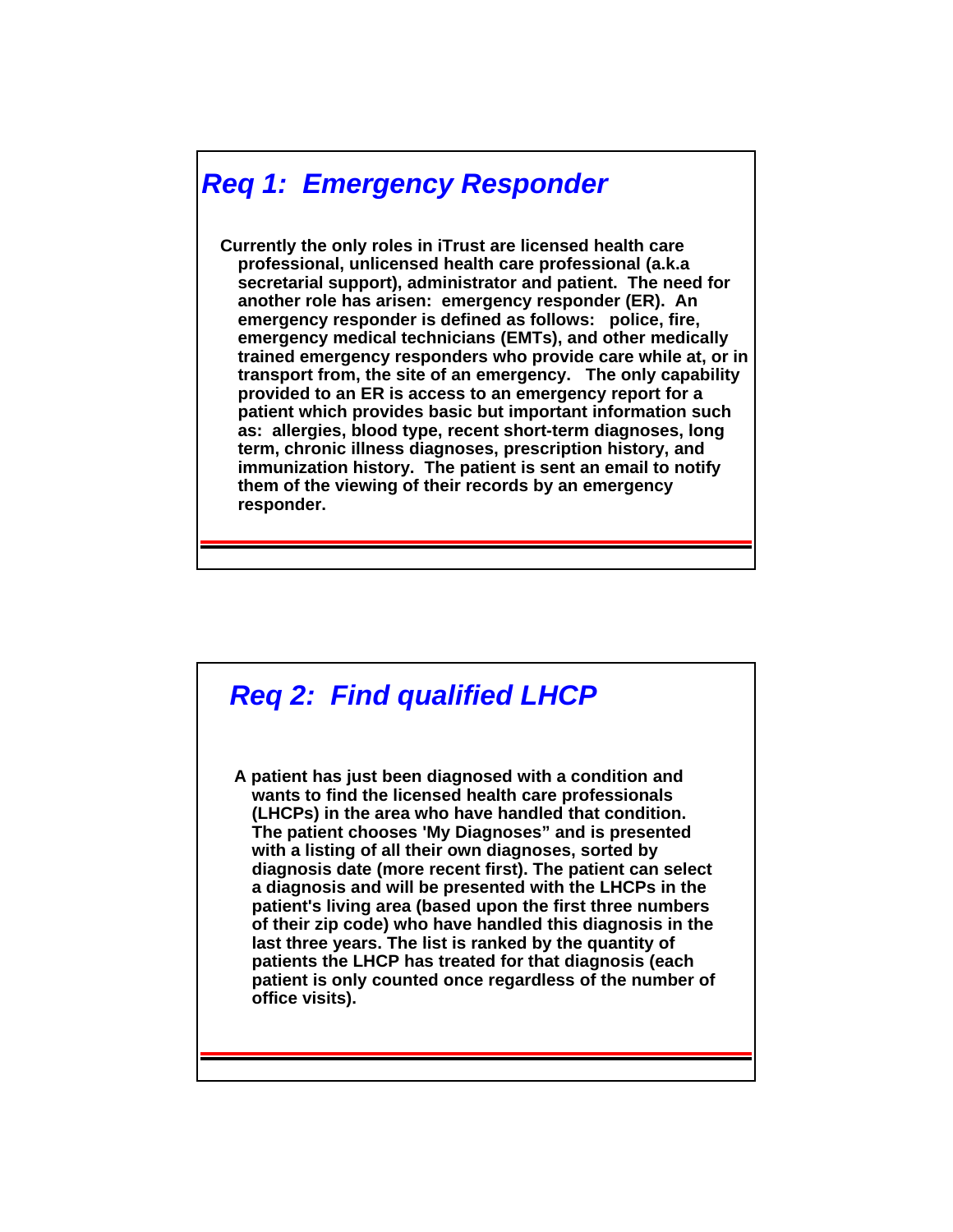

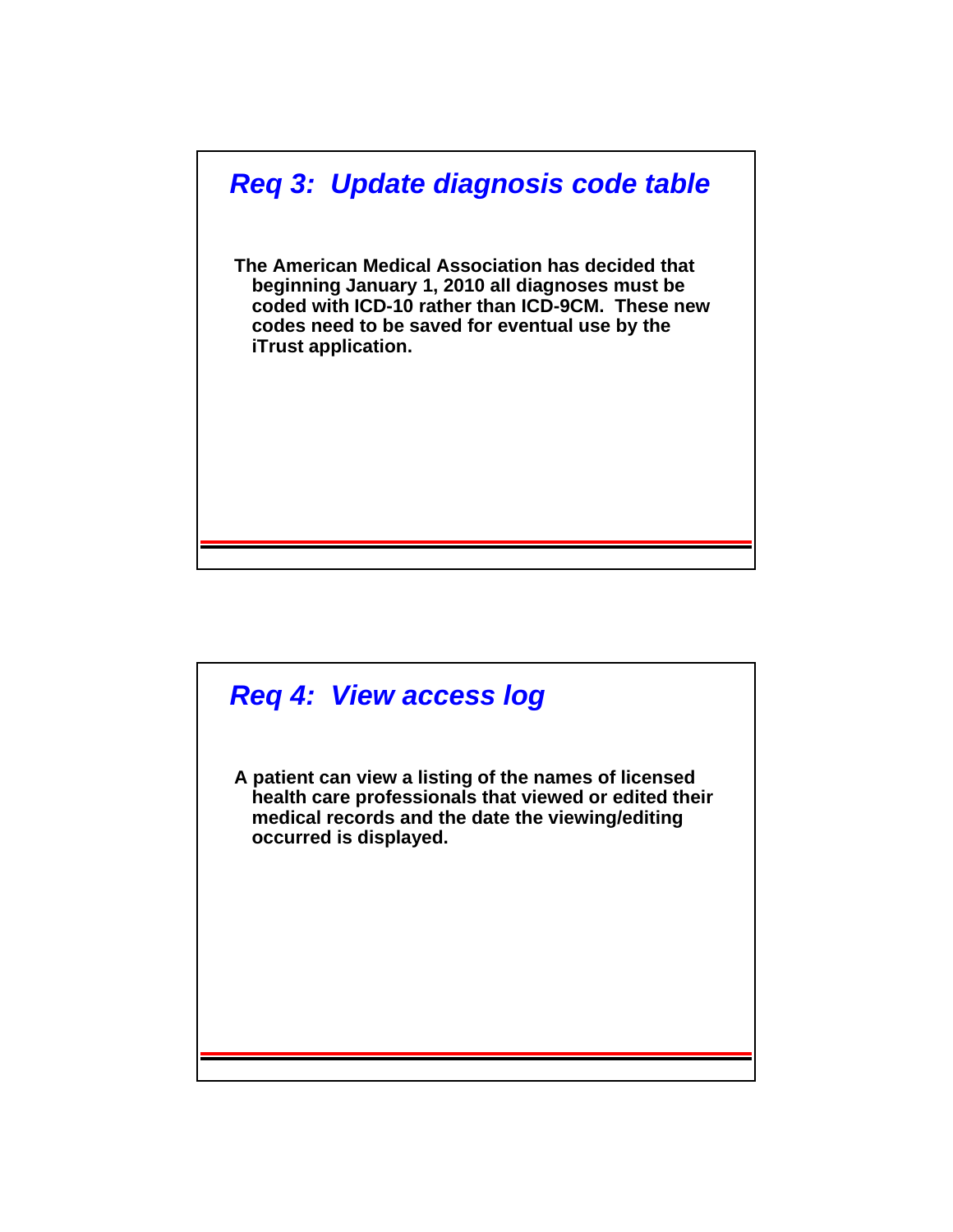

- **Which iTrust database table would be least attractive to an attacker?**
- **Which iTrust database table would be most attractive to an attacker?**
- **Use your planning poker cards to assign relative point values for the "value" of each database table, giving a 1 to the least attractive.**
- **Circle the database tables in Table 1 and put the value points in the appropriate column.**
- **There are your "value" endpoints for the rest of the exercise.**
- **At this time, do not assign a value to all the other tables.**

#### *Step 2: Calibrate ease of attack for requirements*

- **Which requirement adds functionality that will make an attack easiest?**
- **Which requirement adds functionality that will make attack hardest?**
- **Use your planning poker cards to assign relative point values for the "ease" of each requirement.** 
	- **Easy to attack: high number**
	- **Hard to attack: low number**
- **Record ease values in Table 3 Record ease values in Table 3.**
- **There are your "ease" endpoints for the rest of the exercise.**
- **At this time, do not assign a value to all the other requirements.**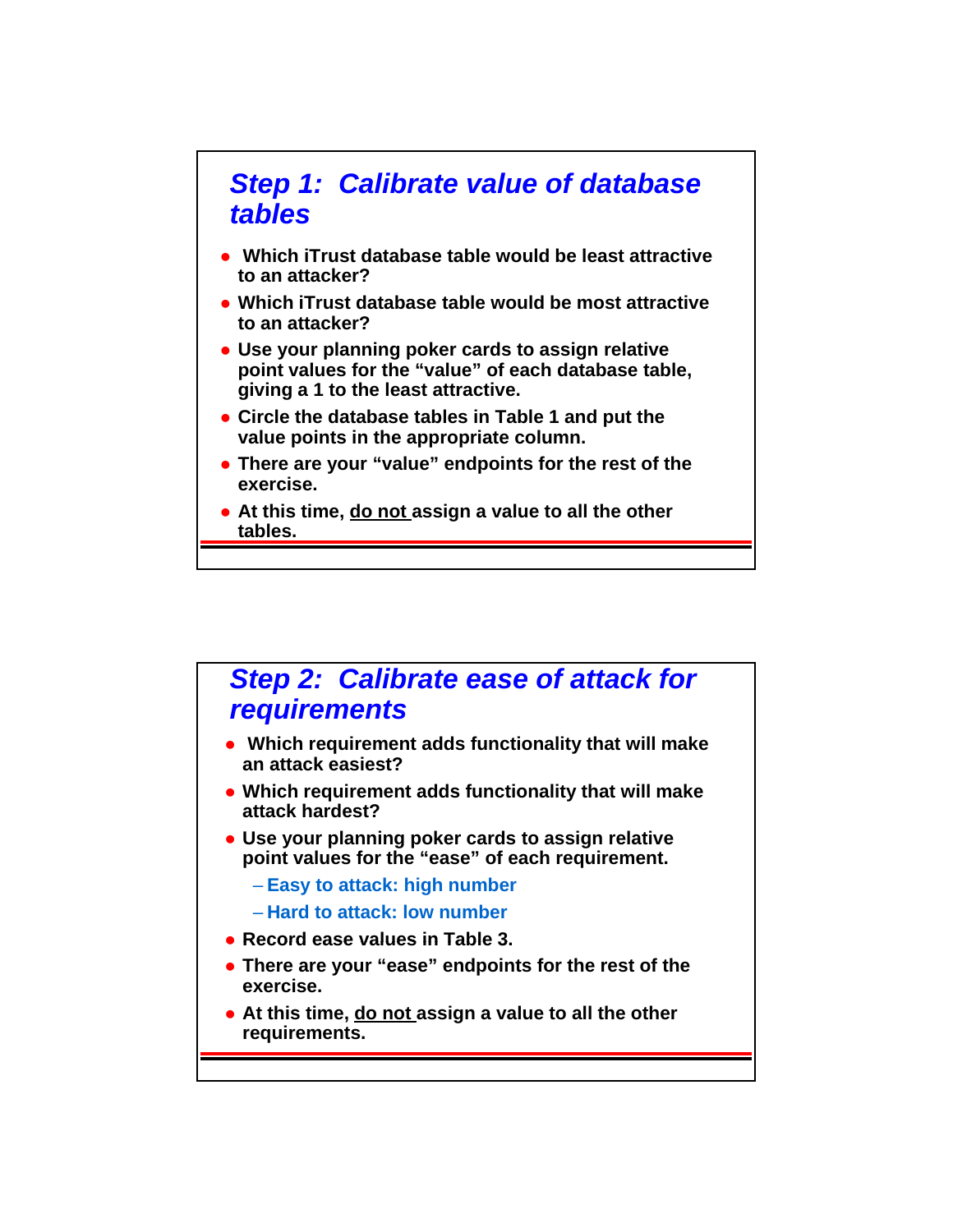

#### *Step 4: Risk Ranking and Discussion*

- **Rank your risks.**
- **Any surprises? Satisfied with values you gave?**
- **What plans would you put in place now that you are more aware of the security risk?**